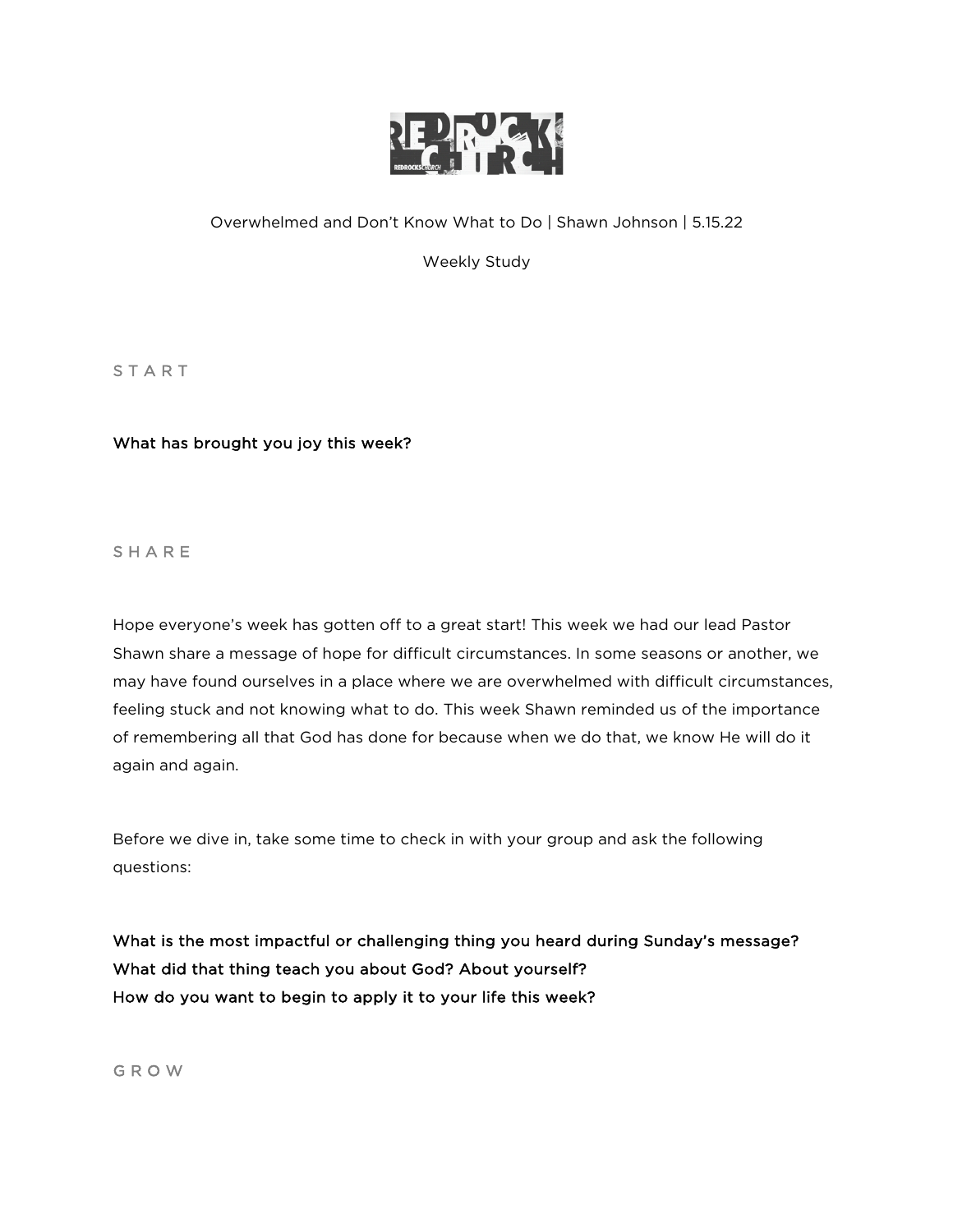### Read Isaiah 46:9-10

"Remember [carefully] the former things [which I did] from ages past; For I am God, and there is no one else; I am God, and there is no one like Me, Declaring the end and the result from the beginning, And from ancient times the things which have not [yet] been done, Saying, 'My purpose will be established, And I will do all that pleases Me and fulfills My purpose,' "

This verse became the foundational word of this week's message. It is a powerful reminder to look to see what the Lord has done (Psalm 46:8). At times it may seem easier to forget and try to leave things in the past. Yes, God brought you out of something and by remembering that season in your life, it may bring a lot of pain and disappointment. Avoiding our past can work for a while but to offer a different perspective, instead of focusing on the hardship of that season, what if you looked up and carefully remembered God in it all. He never left you. His faithfulness walked you through because he loves you that much.

How can carefully remembering what God has done in your life shift your perspective on who God is and how he has brought you through?

### Read Phil. 4:8-9

What one of these truths is most difficult for you to focus on especially when faced with a difficult circumstance? Why?

Peace is the purpose of meditating on these truths. The more we lean in and know God's Word, the more we will be able to apply it to our life. When we do so, watch in wonder of all that God is doing and will do!

Is there something in your life that you are currently walking through that you need supernatural peace? Share with your group. And take a moment and pray.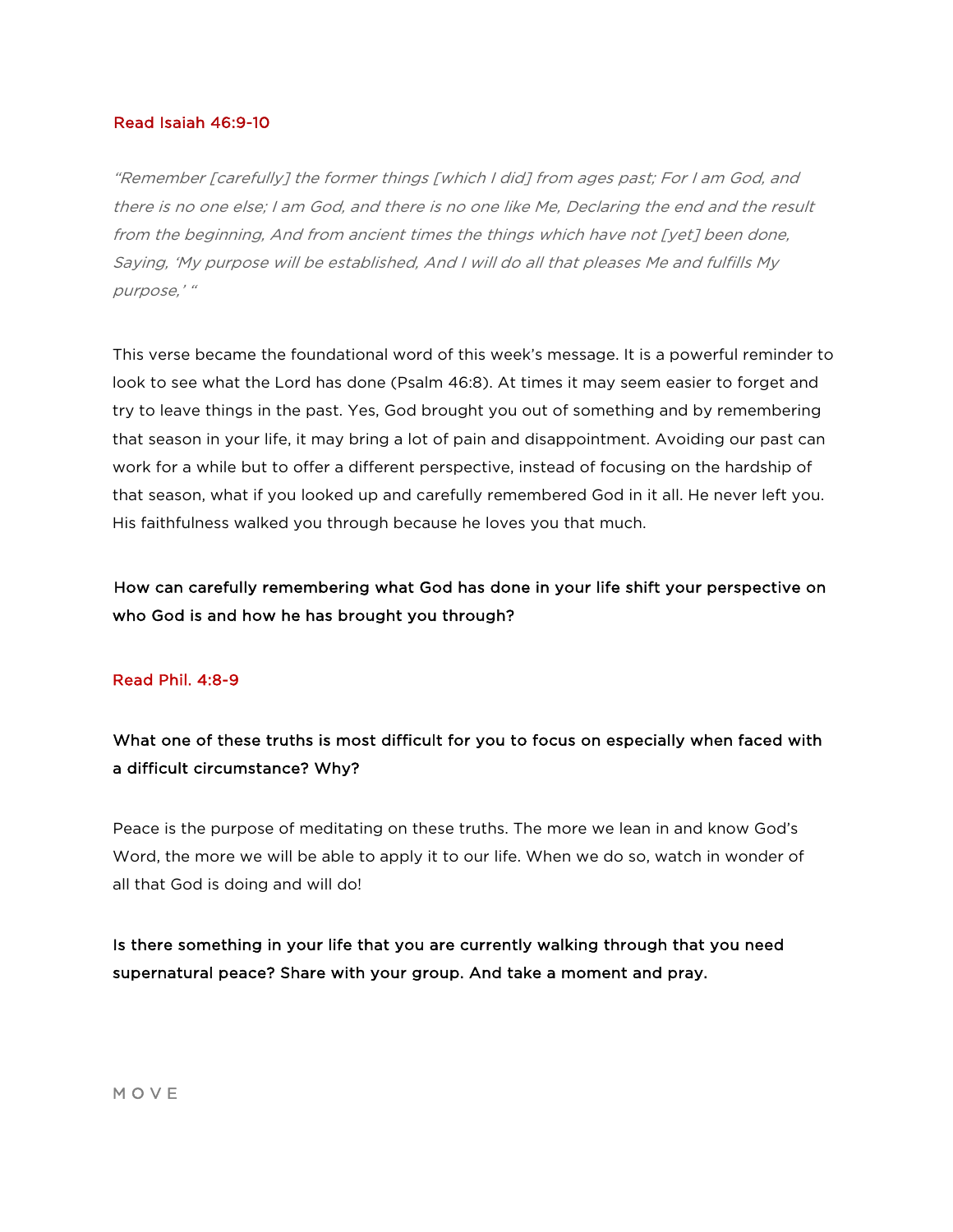### Read Joshua 4:1-9

After the people of Israel, with God's help, crossed the Jordan river to enter the Promised Land, God commanded Joshua to "choose twelve men, one from each tribe." So, he did. The men were to go get one stone from where the priests had stood in the middle of the riverbed with the ark of the covenant. The stones of remembrance were not to come from the shores of the Jordan but the center, to represent the fact that Israel had crossed over on dry land just as God had commanded.

The Israelites used the pile of twelve stones to remind them of what God had done—that he cared for his people, kept his promises, and went before them in victory. This is the message the stones reaffirm to Israel, and we too can be reminded by them. God is faithful. He is a promise maker and promise keeper. With the promise of his presence and the reminder of his mighty power, we can "Remember [carefully] the former things [which I did] from ages past;" and know that he will get us through it all.

### How did this story remind you of who God is and how kind he is to his people?

### How did this story challenge you as you move into this week?

### TAKE HOME ASSIGNMENT:

Shawn encouraged us to do 2 big things this week:

- 1. Build a memorial (write it in a journal, collect a few photos or some stones…) Whatever this looks like for you, build something that helps you "Remember [carefully]" what God has done.
- 2. Choose to focus on the memorial (read it out loud, thank God for his faithfulness to you and tell people of his goodness in your life!)

### P R A Y

We need prayer now more than ever. Spend some time-sharing prayer requests. If you are in a co-ed group, consider breaking off into two separate groups (or calls if you are an